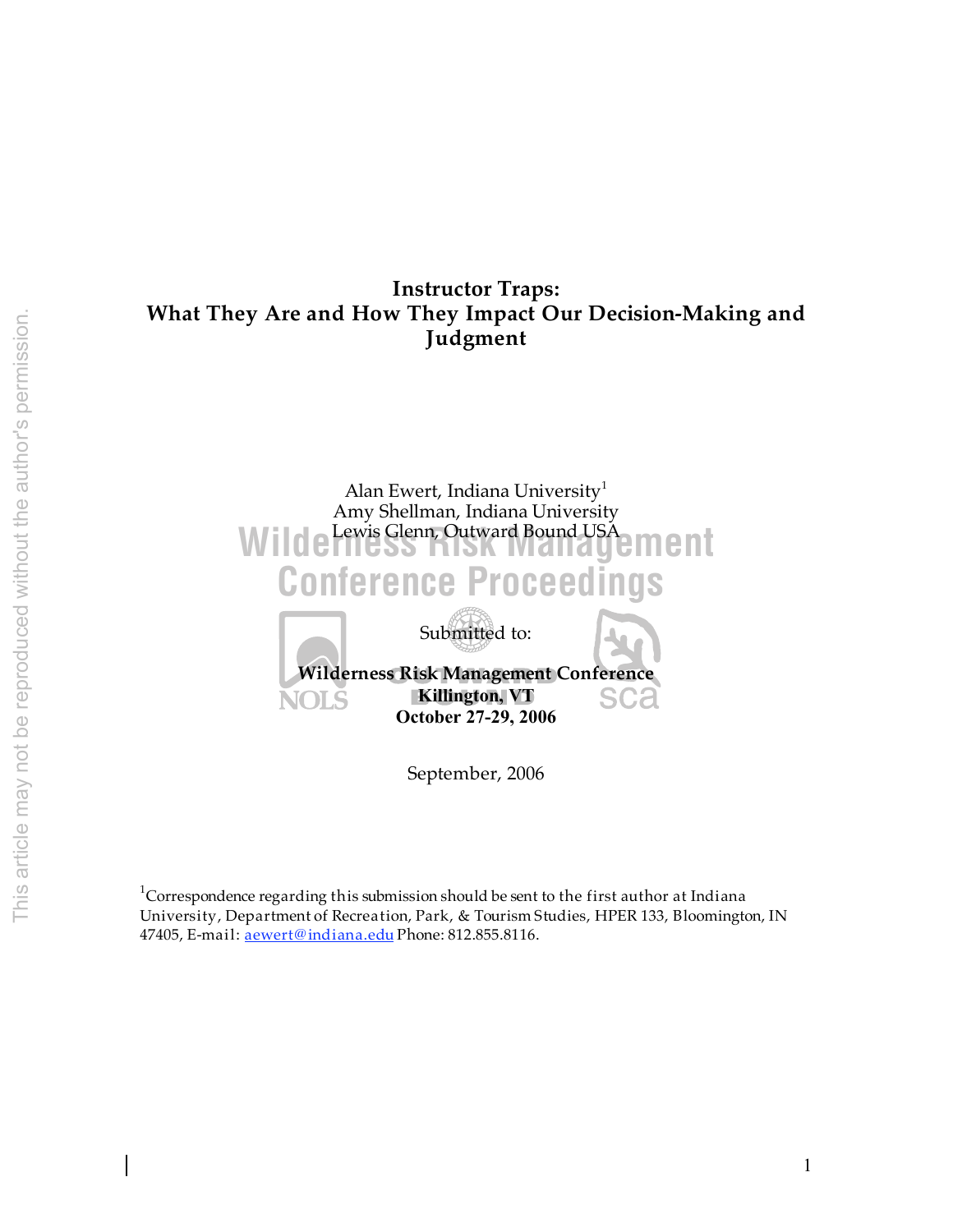# **Instructor Traps: What They Are and How They Impact Our Decision-Making and Judgment**

 *It was nearly 5pm and it had been a long snowy day in the mountains. The campsite, along with a hot meal and a warm sleeping bag, was less than a half-mile away. John, one of two instructors, was leading the group toward a wide, open snow slope. He paused momentarily as he approached the slope. He knew it had some avalanche potential and he was also very familiar with this route as he had done it over a half dozen times. It had never presented any problems in the past and after a cursory glance, he continued to lead the group out across the slope.* 

# **Overview:**

One of the primary duties of outdoor leaders, instructors, and guides is to make correct decisions in times of uncertainty or potential hazard, either to their students/clients or themselves. This paper explores the concept of "instructor traps," or those situations that can provide a false sense of security or effectiveness to field instructors and/or impede their ability to make good decisions and deliver high quality experiences. A sampling of these "instructor traps" includes the following:

- **Wilderness Risk Managem**
- "One-Size-Fits-All"– what has worked in the past will work again
- "One-Size-Fits-All"– what has worked in the past will work again<br>• The "Type I error," or believing something when it isn't true
- The "Type II error," or an illusionary or false sense of supervision,
- Ignoring the "Red Flags," i.e., running the stop sign.
- The "Super Instructor," i.e., the need to project invincibility,
- The Priscilla Syndrome, or "I'd be crazy to go out there."
- "Meeting the Train" rigid adherence to schedule
- Assumption of Unanimity; i.e., we are all on the same page of music.
- Playing the power game; "Well, what do you think you should do?"

The purpose of this paper is to briefly discuss decision-making from a theoretical perspective and then move to a discussion of instructor traps. As previously stated, instructor traps are situations that can arise over the course of an outdoor experience which may interfere with effective decision-making by the instructor. For example, in the opening vignette, the instructor, who had a fairly high degree of familiarity with the terrain, may have been basing his decision to cross the slope primarily on his previous experience with that specific terrain (i.e., what has worked before will work again), rather than on his assessment of the snowpack, and hence may have unnecessarily exposed himself and the group to an avalanche hazard. In this case, the decision to cross the slope was thought to be correct on the basis that it had previously been crossed without incident. This type of potential error in judgment may be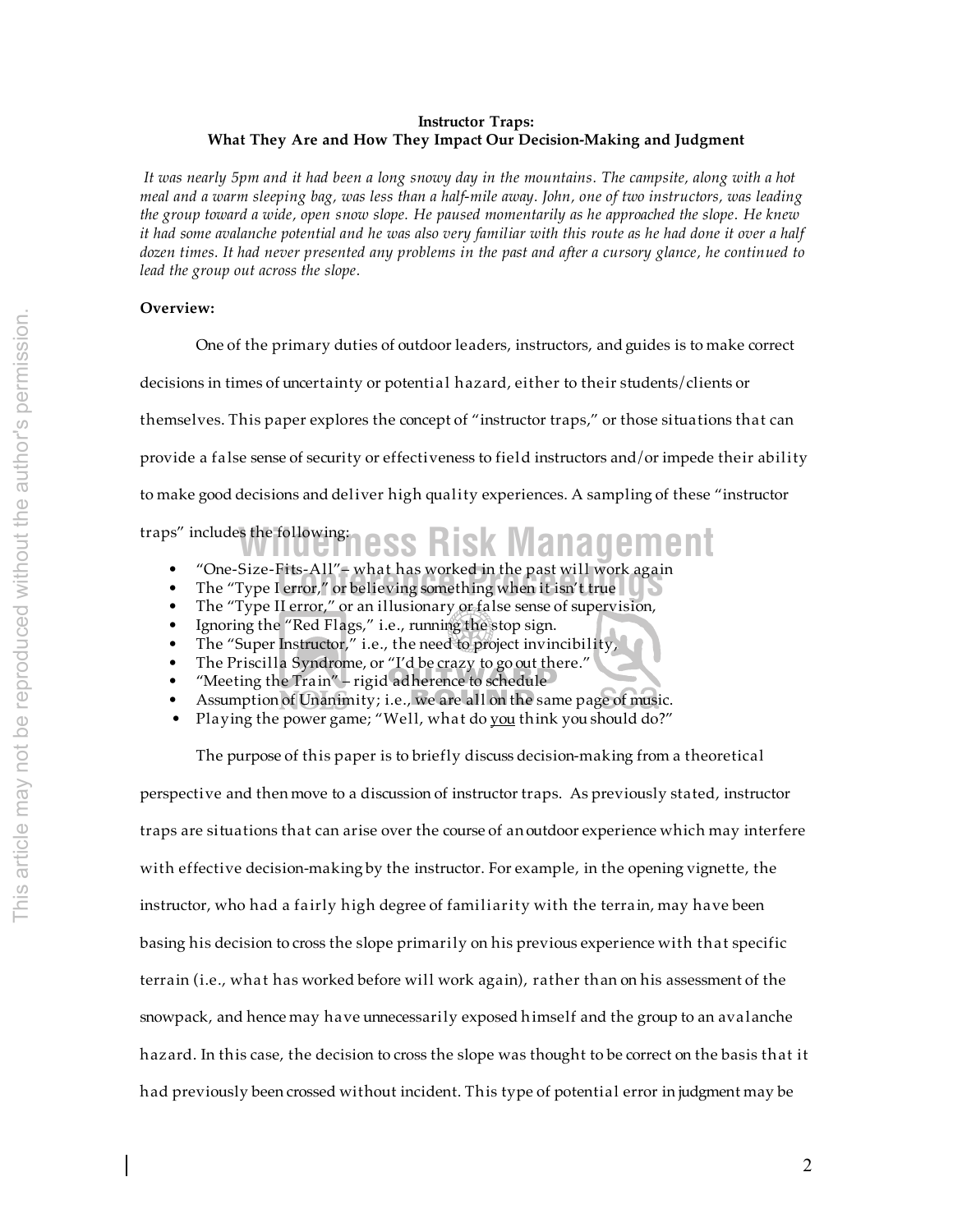due to what has been referred to in the literature as the "familiarity heuristic," and will be discussed further in this paper.

Outdoor instructors typically make decisions in naturalistic settings which are by definition complex and ill-structured, thereby compounding their difficulty. Because of the importance of making good decisions, outdoor organizations often devote a great deal of time in training staff to be effective in their decision-making. Within the outdoor adventure setting, decision-making is often complicated by the following factors:

- 1. Instructors are faced with environmental conditions (e.g., heat, cold, fatigue, dangerous circumstances).
- **Wilderness Risk Management** 2. Decisions are often made in under conditions of uncertainty of outcome. Often, the instructor or leader may not be sure what to do; there may not be one clear correct answer.
- 3. The event may present a situation in which the instructor or leader may not have any past experience or training.

Organizations have attempted to deal with these factors and particularly with number three, with a variety of methods including the use of checklists, instructor manuals, and simulations or scenarios utilizing role-playing techniques. Indeed, a number of trainers and researchers suggest that training opportunities that utilize some form of role-playing can be more effective than more traditional techniques such as lecture and rote because it can accelerate the acquisition of knowledge, skills, and attitudes (Sogunro, 2004).

Moreover, at a previous WRMC, Ewert and Galloway (2002) have suggested that simulation exercises using video technology can be an effective training tool for decision-making. They point out that video can enhance learning by presenting more realistic training scenarios that engage the learner on a number of dimensions such as remembering past experiences, interaction with colleagues, and so forth. In addition, Jim Garrett and Bob Box have created Outward Bound's Instructor Judgment Training program, which has been delivered at the WRMC since 2000. This training utilizes the Harvard Business School's Case Study Method to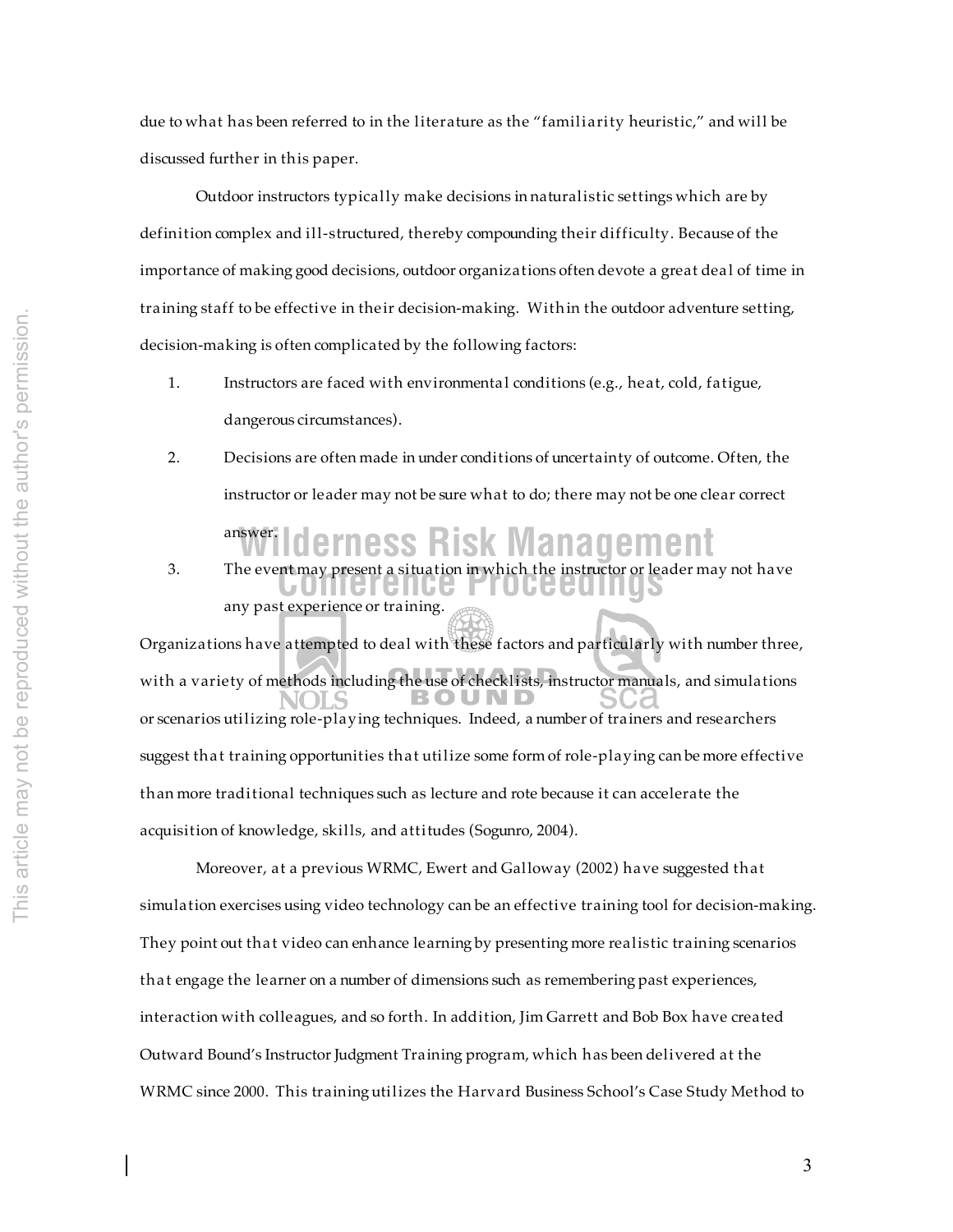engage participants in decision-making while examining actual incident scenarios. Despite these advances in the facilitation of the decision-making learning process, Hastie (2001) reminds us of several vexing questions that can profoundly impact the decision-making process we, as outdoor instructors and leaders go through, but as of yet, remain unanswered.

consequences, etc. Within this context, the adventure education industry's shift from a heavy into account the external factors the decision-makers faces such as time pressure, weather, First, what makes a decision good? Obviously from the perspective of game theory, a good decision maximizes desirable outcomes while minimizing undesirable outcomes. In the outdoor adventure setting, however, there are often multiple outcomes that can be realized, some good, some bad, but all occurring at the same time. While much has been written about the process of making good decisions (Hammond, Keeney, & Raiffa, 1999), there appears to be a general trend of moving away from judging the "goodness" of a decision based purely on its rationality and moving toward assessing the accuracy or success of that decision while taking reliance and emphasis on adjuncts such as policy–laden instructor manuals to placing more credence on instructor judgment seems to be in line with the academic field of decision-making. Wh ile programs still have policies in place which instructors must abide by, these policies tend to be limited in number, allowing for greater discretion by the instructor when making decisions in the field. This may be largely due to the complex array of factors which interact and influence field-based decisions.

Second, what makes a decision difficult? The literature has been fairly robust concerning factors that make decisions difficult. These factors range from the commonly understood ones such as inclement weather to the less widely acknowledged variables such as the presence of heuristics and biases, accessibility in memory, base-rate fallacies, and motivational biases (Ajzen, 1996; McCammon, 2002). In addition, Prospect Theory (Cooksey, 1996; Kahneman & Tversky, 1979; Kahneman, Slovic, & Tversky, 1982) suggests that decisionmakers "weight" a particular outcome and combine this weighting with a value before making a decision. Thus, a particular decision represents not only the likelihood that something will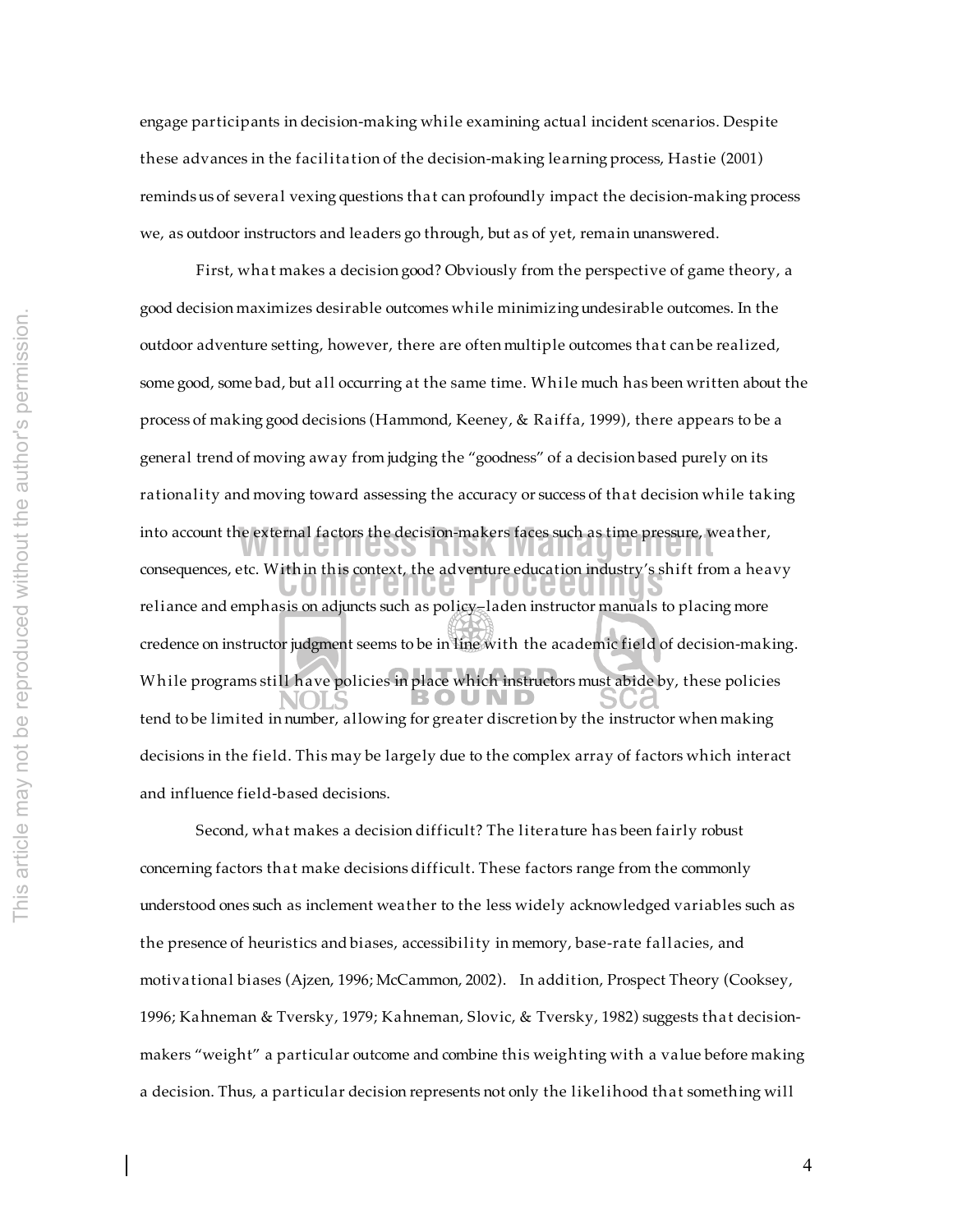happen but also the importance or value of that happening. Following this reasoning, a particular action or outcome could have a high probability of happening (e.g., an avalanche occurring on a particular slope) and be very important (e.g., if it slides my students could be killed) or it could have low consequences and be relavativley unimportant. The point is that according to Prospect Theory, individual instructors, either consciously or unconsciously, develop a decision from this type of evaluation.

anchored at one end by intuition and at the other by analytical thinking. Both examples **Hammond (1996) proposes that individuals make decisions based on a continuum framework** Finally, the question of what type of information we draw from in order to make decisions remains an issue. Different terms are used to describe the information base that is used. For example, Maule (2001) refers to external versus internal information. Information that comes from a decision-maker's memory is termed internal while that which comes from outside the individual, such as a close lightening strike, is considered external. In a similar fashion, represent *ways* in which the decision-maker accesses (or does not access) information. All three of these problems present the adventure field with challenges in how staff make decisions and the quality of the decisions they make. In addition, the three problems just

discussed also serve to contribute to the topic of "instructor traps." Once again, in this discussion, an instructor trap is defined as those situations that can provide a false sense of security or effectiveness to instructors and which may interfere with instructors' ability to make good decisions. A sampling of instructor traps and how they affect one's judgment and decisionmaking are discussed below.

#### **Instructor Traps:**

1. **One-Size-Fits-All – What has worked in the past will work again**. This concept has also been referred to in the literature as the familiarity heuristic (McCammon, 2002). Heuristics are general "rules of thumb" people use to inform their decisions. These heuristics often facilitate the decision-making process, but can also lead to errors in judgment and poor decisions. While it may often be the case that what has worked in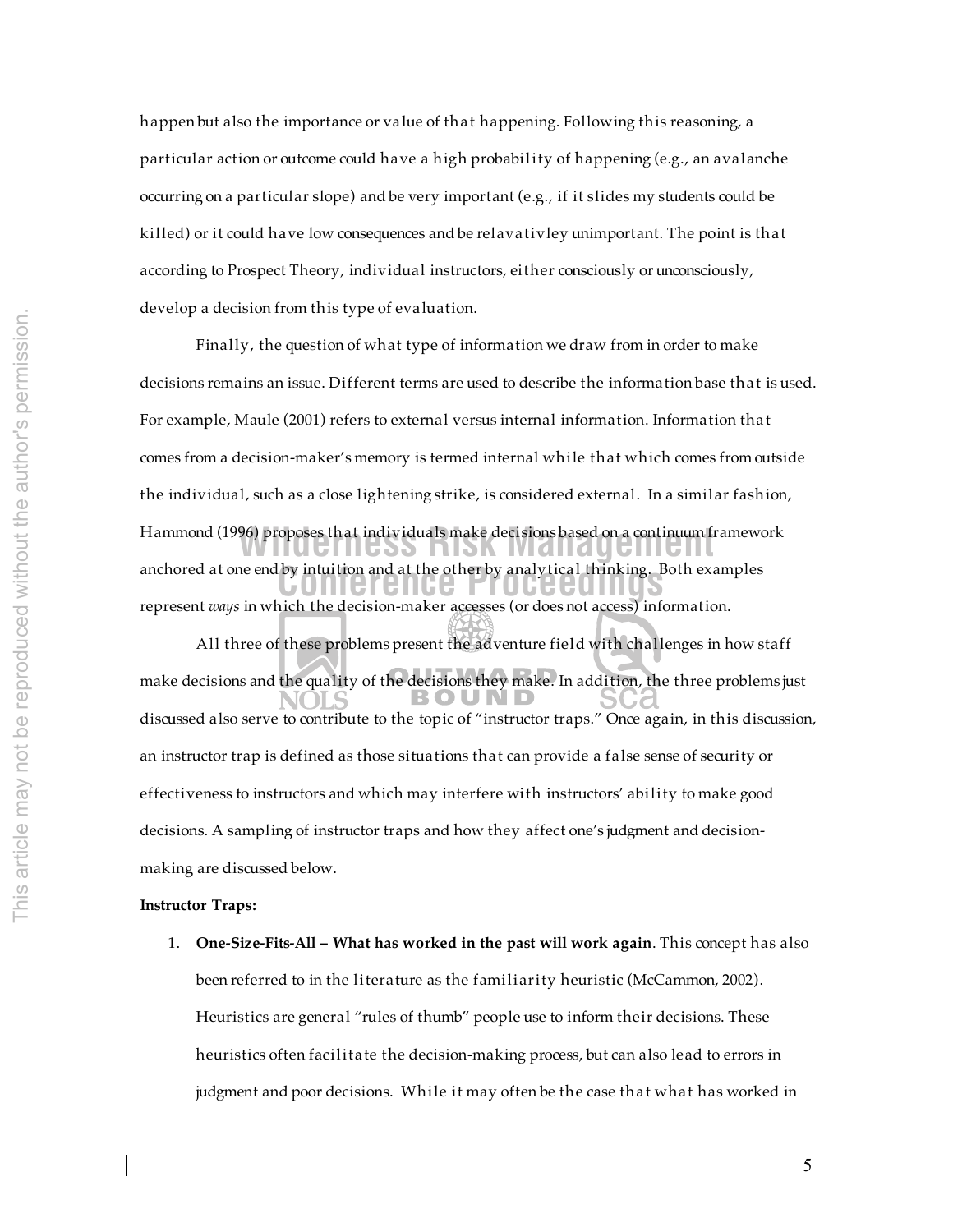the past will work again in the future, when a decision factor (e.g., participant ability, motivation, weather) changes, simply doing what one has done before is no longer sufficient for making sound decisions. Moreover, this way of thinking may lead to increased frustration and new tensions when such factors begin to interfere and the course no longer proceeds as initially planned. Rather, the situation needs to be reexamined and the decision made based on the current conditions/circumstances at the time.

**2. The "Type I error," or believing something when it isn't true.** In situations of

identifying land features and then piecing together their location. Following a claim<br> **Conference** of the context of the context of the context of the context of the context of the context of the context of the context of make the terrain fit to where they think they are on the map, rather than first  $\frac{1}{2}$ uncertainty, when there is no one clear answer, a number of things can occur. Among them are force-fitting information to fit the situation, rationalizing, and bolstering decisions. For example, when teaching navigation, participants have a tendency to that one thinks they know where they are and where they need to go, others, often with little information to support or refute the decision, have a tendency to support the decision and may even actively rationalize the choice and/or support the decision through bolstering. This "bolstering" serves to reduce the anxiety and dissonance associated with the uncertainty of the situation, even if the decision is a poor one. Outdoor instructors can fall prey to the same type of error.

**3. Ignoring the "Red Flags."** Many times when things go really wrong it is not because of one decision/factor but more likely due to a series of decisions or combination of factors. When these "red flags" are ignored, they can cascade into one another and lead to potential problems. There are a number of reasons why these "red flags" may be ignored. One is that when a decision is made, future decisions are often based on and in accordance with the original decision. One reason for this congruency in decisionmaking is that it reduces the level of cognitive dissonance experienced by the decision maker (Festinger, 1957). To illustrate, an instructor decides the group will make a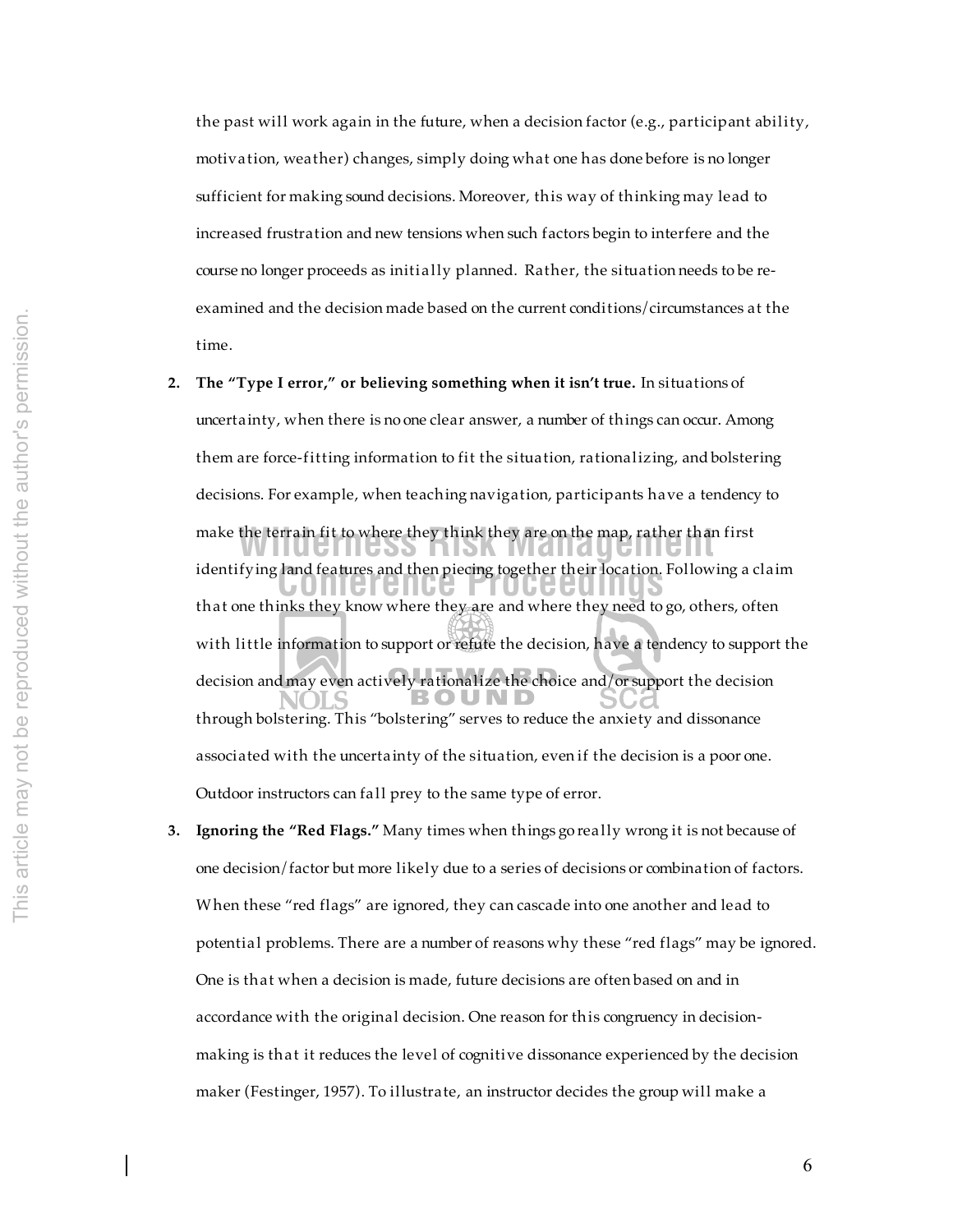summit attempt on a particular day. On the way up, some clouds begin to move in. The group continues up. Soon the group is in a mild whiteout and the instructor decides that they will continue up, placing wands along the route as they go. As the group ascends the instructor realizes they are off-route and is unsure where they are on the mountain. However, the terrain is manageable and the instructor decides to continue up the mountain. Eventually, the terrain steepens beyond the group's ability to safely negotiate and they must now find their way back down the mountain in a complete whiteout.

awareness of and sensitivity toward red flags in staff training is by using case studies to situation; the storm blows over, or the rapid has a "sneak-around." One way to increase The difficulty with "red flags" is that they can be hard to recognize and/or acknowledge when they appear, and often it is only in hindsight that they are even identified as warning signs. Moreover, often red flags don't result in a dangerous examine decisions as well as the circumstances leading up to incidents.

**4. The Super Instructor Syndrome.** It is not uncommon for outdoor instructors to project a sense of invincibility - after all they have the knowledge and expertise, and most are ) U N D strong, fit and comfortable in physically demanding conditions. Many are proud of their physical capabilities which, along with having experience with challenging situations, may lead to a culture of invincibility. Thus, even if the instructor is not feeling well, has an injury, or is dealing with an emotional issue, s/he may discount that situation, operating under the belief that s/he can handle it and the group just fine. Moreover, much energy goes into ensuring that the needs of participants are sufficiently met (e.g., well hydrated, fed, warm, dry), which can sometimes lead to self-neglect on the part of the instructor, potentially leading to errors in judgment. Incidents resulting from the "Super Instructor" syndrome can be reduced by fostering a supportive environment/culture that encourages staff to accurately and continuously assess and express their physical and emotional needs.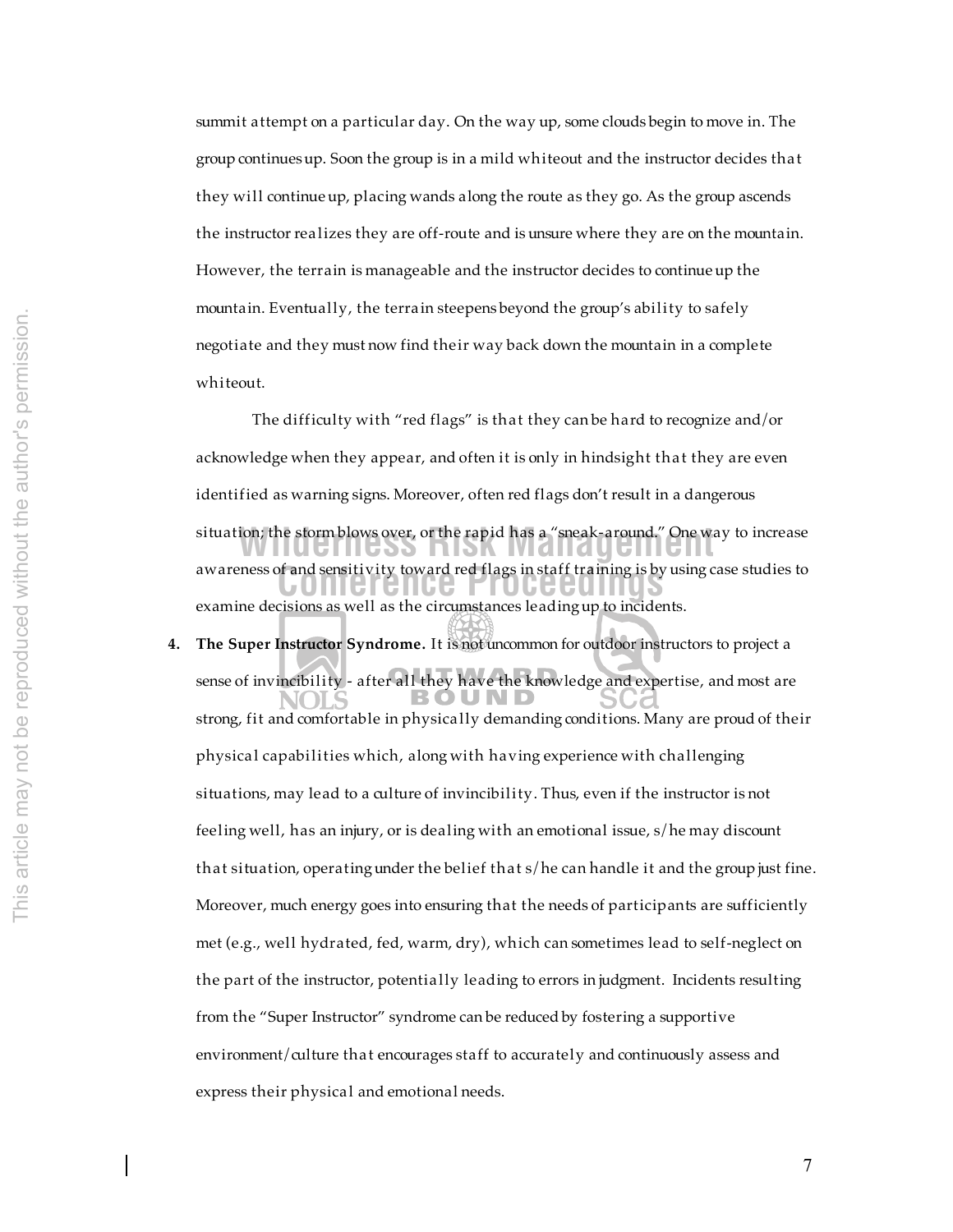- **5. The Priscilla Syndrome**. It is fairly typical for instructors and students to have differing perceptions of the risks inherent in a particular activity. While this is often either dismissed, or purposefully played up to provide a greater sense of adventure, it can also lead to psychological distress. Originally coined in the 1970's by an Outward Bound instructor, the Priscilla Syndrome has come to represent a situation where instructors might feel completely safe with an activity or environmental condition while their students feel completely unprepared and very much at risk.
- the schedule, rather than the learning outcomes/process takes precedence and is imagined, can lead to mistakes in judgment and/or reduced quality of the experience as 6. **Meeting the Train.** Instructors often find themselves faced with real or imagined rigid schedules. The bus is arriving at a specific time or the resupply staff is expecting the group by a certain time and the group is late are common examples of the pressure a time schedule exerts upon the decision-making process. This sense of urgency, real or allowed to drive the course.
- 7. **Assumption of Unanimity.** Often either the group or individual instructor believes that everyone is supportive of a specific decision. Based on this belief, staff often do not expect or entertain ideas or suggestions that disagree with the original decision. Without this diversity of opinion, poorly conceived decisions often go unchallenged or are not adequately reflected upon. Related to this, a power dynamic between two instructors may also impede the decision-making process. Consider the brand new instructor who is paired with a veteran instructor. It is not unreasonable to imagine that the new instructor will likely go along with whatever decisions are made by the more experienced instructor. This may become a problem if the junior instructor fails to voice his/her opinion even when they disagree or have a concern about the decisions made by the senior staff member. Thus, it is important to empower everyone (staff and students) to raise concerns they have about any decision being made by anyone on the course.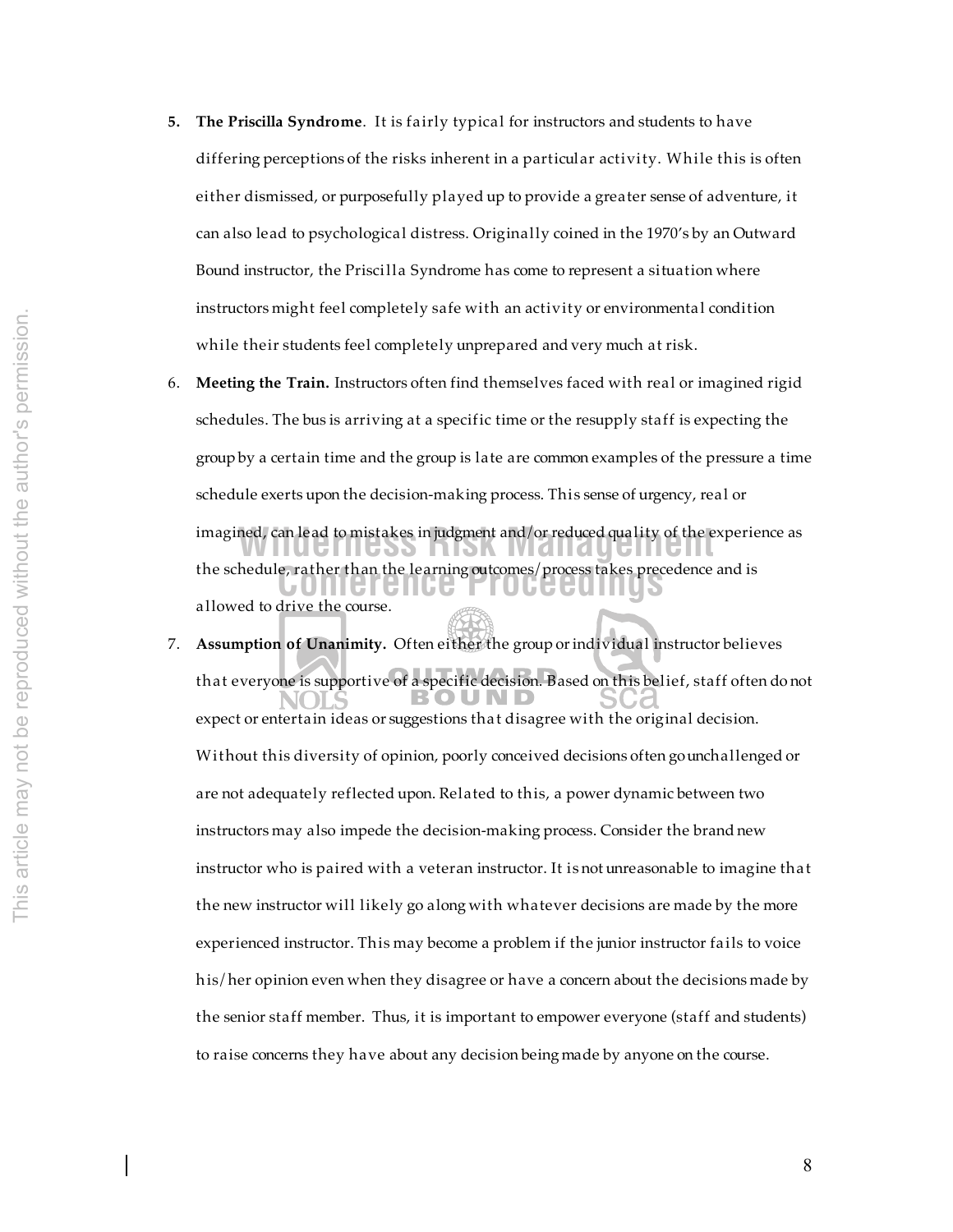8. **Playing the power game.** Often captured in the statement, "what do you think you should do?" this instructor trap is characterized by differing power structures such as a new instructor coupled with a highly experienced instructor. As in some of the other examples, this diversity can serve to reduce communication and constructive questioning of a specific decision. Similarly, instructors can overuse the "Well, I don't know, what do you think?" response when asked a question by their students. If not facilitated well, this type of response may lead to unnecessary anxiety and frustration toward the instructor and/or experience.

# **Recommendations and Conclusions**

**Conference Proceedings** judgment and ability to make good decisions, instructors can address these factors and better avoided. By increasing awareness of the factors that influence and potentially impede one's **Solution** One purpose of this paper was to offer a discussion on potential "traps" outdoor instructors can fall into, and to increase instructor sensitivity so that these traps may be understand and monitor the basis of their decisions. A discussion of instructor traps would be appropriate during staff trainings, as well as during pre-course planning meetings, to highlight the potential for traps to interfere with good judgment and decision-making.

Given the high degree of importance most programs place on the instructor's ability to make appropriate decisions, especially in times of uncertainty and under difficult conditions (weather, time pressure), focus during training should emphasize the decision-making *process*. This process includes factors that facilitate, as well as those that impede one's ability to make appropriate decisions. There are often a myriad of possible solutions, but rather than focusing on each individual possibility, training should focus on helping staff recognize what and how factors influence their decisions ( i.e**.,** their decision-making process) and facilitate their ability to establish priorities. Ultimately, the goal of any program should be to equip their staff with appropriate knowledge and effective tools for making decisions.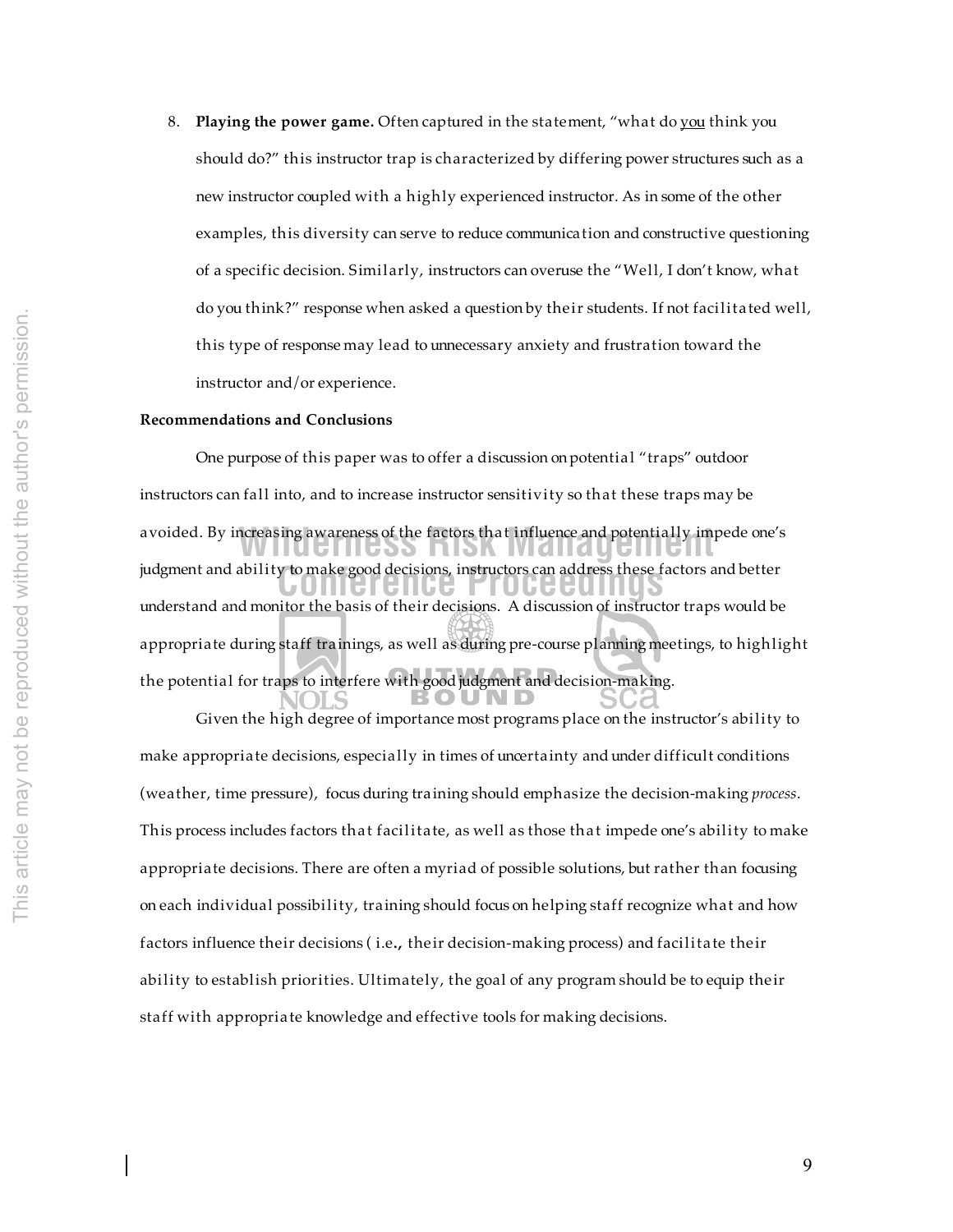### **References**

Ajzen, I. (1996). The social psychology of decision-making. In E.T. Higgins & A. W.

Kruglanski (Eds.), *Social Psychology: Handbook of Basic Principles* (pp. 297-325). New York: The Guilford Press.

Cooksey, R.W. (1996). *Judgment analysis: Theory, methods, and applications*. San Diego,

CA: Academic Press.

Ewert, A., & Galloway, S. (2002). Using video-simulation in training for decision-

making and judgment. *Proceedings of the Ninth Annual Wilderness Risk Management Conference*,

Reno, NV, 39-44.

Festinger, L. (1957). *A theory of cognitive dissonance*. Stanford, CA: Stanford University Press.

Garrett, J. & Box, B, (2000, October). *Outward Bound Instructor Judgment Training*.

Workshop presented at the annual Wilderness Risk Management Conference, Anchorage, AK.

Hastie, R. (2001). Problems for judgment and decision-making. *Annual Review of* 

*Psychology, 52*: 653-683.

Hammond, J.S. (1996). *Human judgment and social policy: Irreducible uncertainty, inevitable*  BOUND *error, unavoidable injustice*. Oxford, UK: Oxford Univ. Press.

Hammond, J.S., Keeney, R.L., & Raiffa, H. (1999). *Smart choices: A practical guide to* 

*making better decisions.* Boston, MA: Harvard Business School Press.

Kahneman, D., & Tversky, A. (1979). *Prospect theory: An analysis of decision under risk.* 

*Econometrica, 47*, 263-292.

Kahneman, D., Slovic, P., & Tversky, A. (Eds.). (1982). Judgment under uncertainty:

Heuristics and biases. New York: Cambridge University Press.

Maule, A.J. (2001). Studying judgment: Some comments and suggestions for future

research. *Thinking and Reasoning, 7*(1), 91-102.